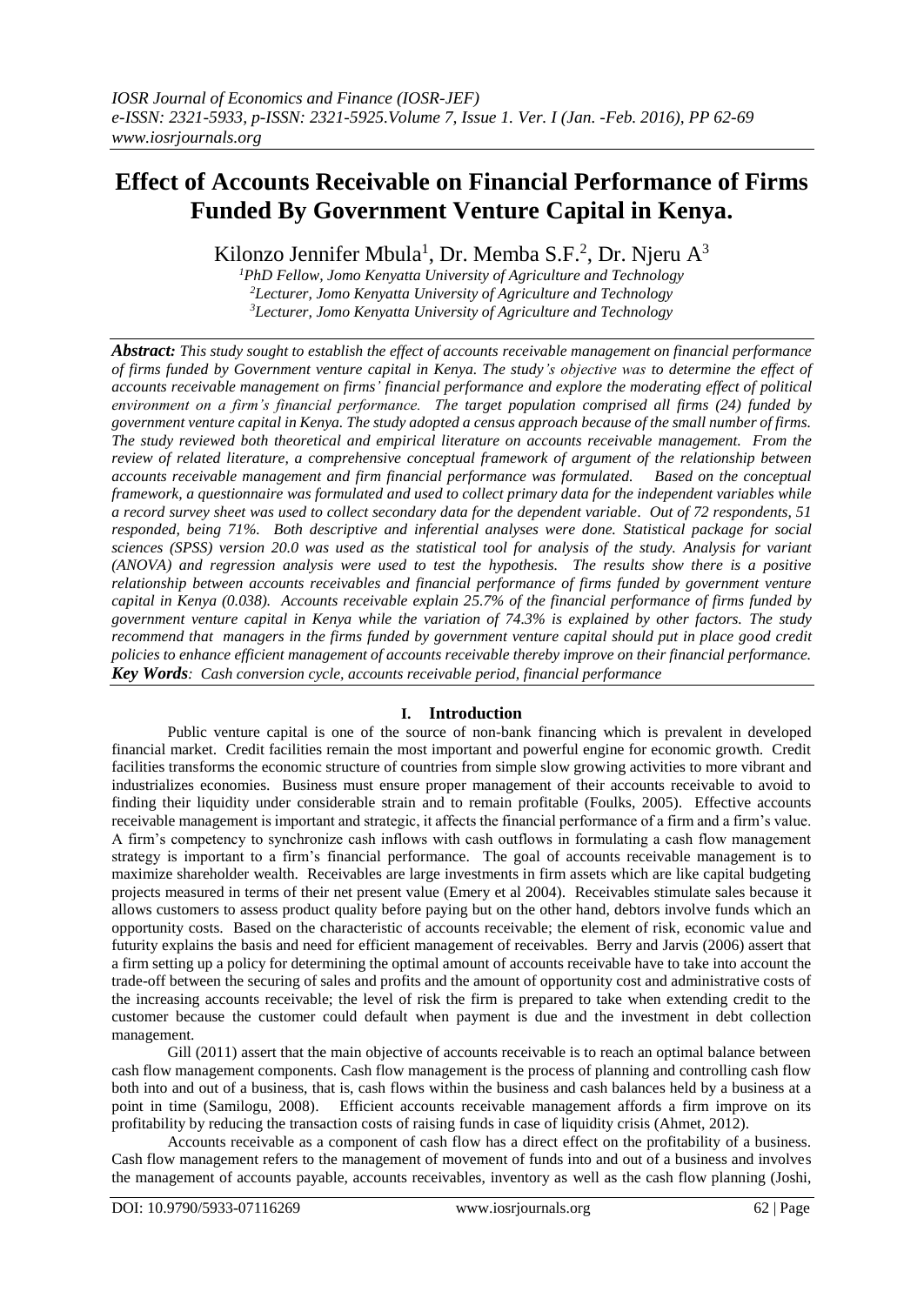2007). Efficient firms maintain an optimal level of cash flow that maximizes their value. Large inventories and generous credit policy may lead to high sales as well as reduce the risk of stock-out while at the same time stimulating sales (Lazaridis, 2005). Delaying payment of accounts payable to suppliers allow firms to access products or services and can be an inexpensive and flexible source of financing, but on the other hand, (Kaur, 2010) state that it can be expensive if a firm is offering discount for early payment while on the same token, uncollected accounts receivable can lead to cash inflow crisis.

Accounts receivable managmeent is a dynamic financial management process and its effectiveness is directly correlated with a firm's ability to realize its mission, goals and objectives (Sherman, 2010). Despite the role cash flow management plays, many firms have not implemented effective cash flow management practices and the results can be dire, Ahmet (2012). Even profitable firms can go backrupt if they fail to manage their accounts receivable effectively, partularly, if they operate in rapid-growth or seasonal industries (Prere, 2010). For a credit policy to be effective it should not be static but requires review periodically to incorporate changes in a firms strategic direction and risk tolerance as well as to ensure that the firm operate in line with competition to ensure sales and credit departments are benefiting (Eliots 2009). Szabo (2012) note that due to the speed in which technology is changing and the dynamics in business caused by changes in the internal and external environment, the ways in which businesses are conducted today differ significantly from yester years. The competitive nature of the business environment require firms to adjust their policies and strategies frequently for survival and growth (Kathleen, 2010). Although a credit policy ensures decision making process is logical and simplified it is based on pre-determined parameters at a historical period in time which may not hold at the current time (Venancio 2013). Filbeck and Krueger, (2005) argue that a credit policy being the most important medium of managing and regulating accounts receivables requires frequent reviewing to ensure a firm maintains optimal investment in accounts receivable while minimizing costs associated with credit and at the same time maximizing the benefits from accounts receivable.

Extending credit to customers is a decision based on the credit management and policy of a firm. Granting credit exists to facilitate sales. On the other hand, Al-Mwala (2012) state that sales are pointless without due payment and therefore the sales and accounts receivable functions must work together to achieve the objective of sales maximization within minimum length of time. Owalabi and Obida (2012) note that credit sales are a sign that firm is able to maximize its sales and improve its financial performance. According to Sushma (2007), an increase in the level of accounts receivables in a firm increases both the net working capital and the cost of holding and managing accounts receivable and both lead to a decrease in the value of the firm. Firms who pursue an increase in the accounts receivable to an optimal level increase their profitability resulting from the increased sales and market share.

Extension of Credit as stated by Gill, et al (2010) should only be on the basis of customer creditworthiness in order to minimize the level of default and bad debts. Weston & Copeland (205) state there are six C's of credit which credit managers should consider when extending credit: character, capacity capital, collateral, condition and contribution. They further assert that the six  $C$ 's helps firms to decrease their default rate as they get to know their customers. Information on the C's can be obtained several sources including the firm's prior experience with the customers, financial statements for previous years, credit reporting agencies and even the customers financial institutions (Kalunda, 2012). As stated by Gitau et al. (2014), the purpose of credit control is to ensure that trade debts are recovered early enough before they become uncollectible and a loss to the business. According to Pandey (2008), average collection period determines the speed of payment by customers and delayed payment is a potential ground for bad debts which have a negative effect on a firm's financial performance. Many firms establish a credit period for their customers and offer discounts to encourage early payments. Gitau et al (2014) citing Chee and Smith (1999) assert that there are two forms of credit periods: the net terms which specifies that full payment is due within a certain period after delivery, for example, "net 30" means full payment is due 30 days after invoice and after that the buyer is in default; the two part terms which has three basic elements, discount percentage, discount period and effective due date, for example "2/10 net 30" would mean 2% discount for payment within 10 days and a net period ending on day 30 and thereafter if payment not received the buyer is in default. Longer credit periods are likely to stimulate sales while at the same time a firm forgoes the use of its funds for longer length of time and increases the potential for bad debts and losses. Gitau et al (2014) state that unless transactions occur instantaneously, payment arrangement is credit terms. As stated by Pandey (2008), a firm can shorten its credit period if customers are defaulting too frequently and bad debts are building up. However, through expanded sales, a firm will length credit period to increase its operating profit.

A centralized credit department enables a firm have well defined procedures to ensure a standard way of granting credit. Credit procedures are specific ways in which top management requires the credit department to achieve the best financial results for the firm (Dunn, 2009). Pandey (2008) state that credit procedures are the criteria used by a firm to decide on the type of customers to whom sales can be made on credit. Atkinson et al (2007) posit that credit procedures should include instructions on what data to be used for credit investigation and analysis process, provide information for data approval process, account relationships and instances for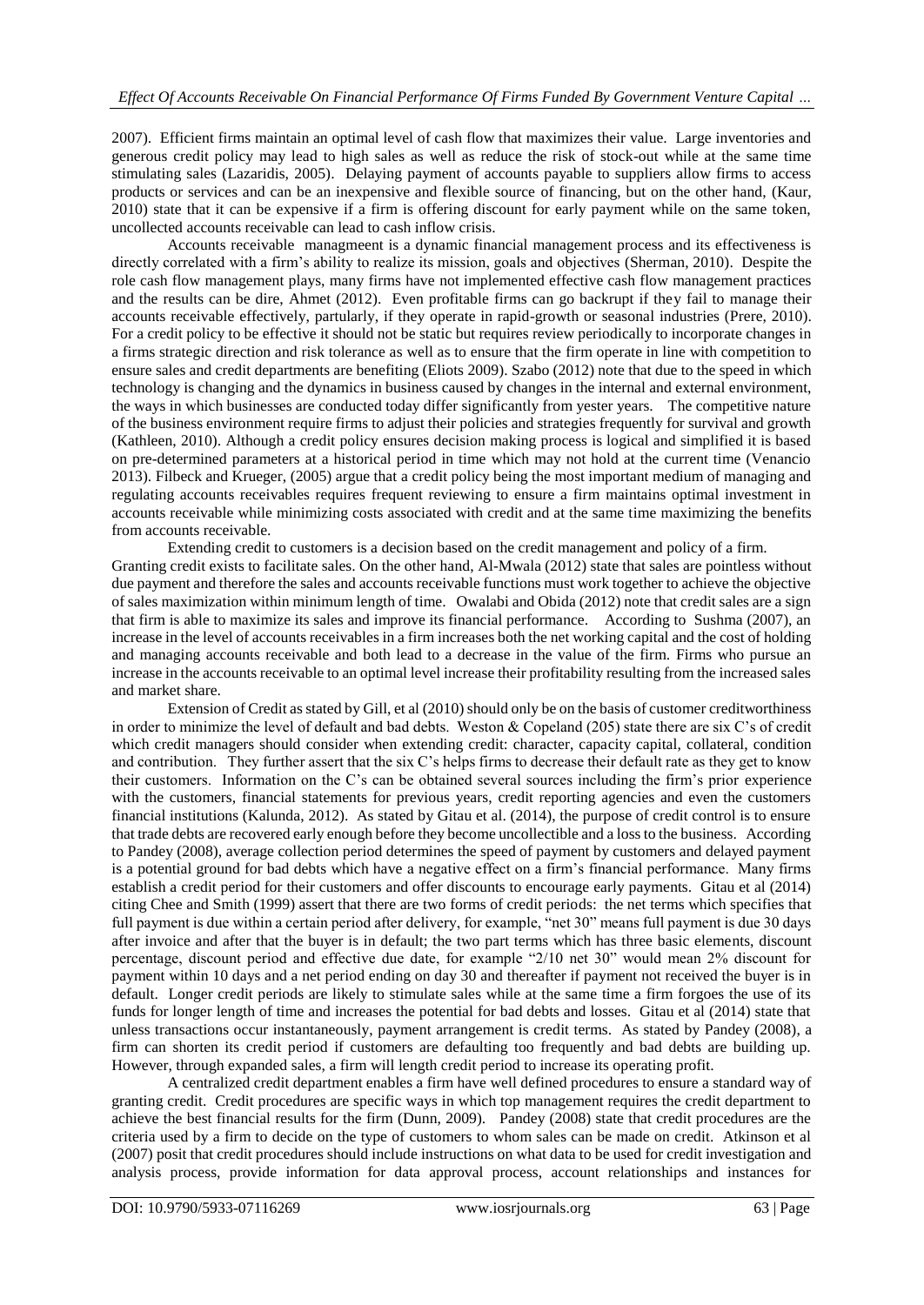management notification. Weston & Copeland (2009) state there are six C's of credit which credit managers should consider when extending credit: character, capacity capital, collateral, condition and contribution. They further assert that the six C's helps firms to decrease their default rate as they get to know their customers. Information on the C's can be obtained several sources including the firm's prior experience with the customers, financial statements for previous years, credit reporting agencies and even the customers financial institutions (Kalunda, 2012). Dunn (2009) assert that credit managers must apply the techniques of credit selection and standard for determining which customers should receive credit by applying the six C's propagated by Weston and Copeland (2009).

Dedication of debt collection resources ensure better and timely collection and few instances of bad debts. When sales are on credit, a monitoring system is important to avoid the potential build up to excessive levels of accounts receivable which would erode set profits (Maria 2014). Meyer et al (2006) advocate that firms should have rational and dedicated collection resource to categorize customers for future credit depending on their credit worthiness. Atkinson et al (2007) posit that credit procedures should include instructions on what data to be used for credit investigation and analysis process, provide information for data approval process, account relationships and instances for management notification. Maria (2014) relates dedication of debt collection to human factors establishing that dedicated resources ensured better collection and fewer instances of bad debts. Owonde (2013) provide that customer relationship officers in most firms act as the link between the firm and customers. They maintain close links which help in monitoring business activities of the customers and raising the red flag for management to take action before a debt can go bad and effect the firm's profits. Padachi (2006) state that a collection resource is a control process which ensures that trade debts are recovered early enough before they become un-collectable and therefore a loss to an organization.

Overdue accounts receivable is delayed payment by customers and is a potential ground for bad debts and subsequent low profitability. Although extension of Credit as stated by Gill, et al (2010) should only be on the basis of customers creditworthiness in order to minimize the level of default and bad debts, firms that use a lenient credit policy tend to give credit to customers on very liberal terms and standards that credit is granted for longer periods even to those customers whose credit worthiness is not well known (Krueger, 2005). Gitau et al. (2014), state that the purpose of credit control is to ensure that trade debts are recovered early enough before they become uncollectible and a loss to the business. In an attempt to pursue customers who do not pay on due dates, a firm may follow different procedures. Dunn (2009) state that a firm seeking to pursue overdue accounts may remind the debtor through a politely worded letter, a strongly worded letter, send a representative and eventually contemplate a legal action or writing off the debt altogether. Collection efforts may involve reminding the debtor through a demand note and if no response is received, progressive steps using tighter measures are taken (Pandey, 2008). Gitau et al (2014) assert that a creditor should use litigation as a last resort to collect a debt that is bad and when there is a major breakdown in the repayment agreement resulting in undue delays and legal action is required to effect collection. Finally a debt may be written off when the creditor feels that it is uncollectable. It is honorable to write off a bad debt from the books of accounts to give a true and fair view of the firm's financial position.

The purpose of this study was to determine the effect of accounts receivable on the financial performance of firms funded by government venture capital in Kenya. Both null and alternative hypothesis were tested:

**Ho1**: There is no significant relationship between accounts receivable and financial performance of firm's funded by government venture capital in Kenya.

**H11:**There is significant relationship between accounts receivable and financial performance of firm's funded by government venture capital in Kenya.

## **II. Conceptual Framework and Literature Review**

#### **Conceptual framework**

A conceptual framework refers to a group of concepts which are systematically organized to provide a focus, a tool and rational for interpretation and integration of information and is usually achieved in pictorial illustrations (Njeru, 2015). The variables indicate the statistics that were related to this study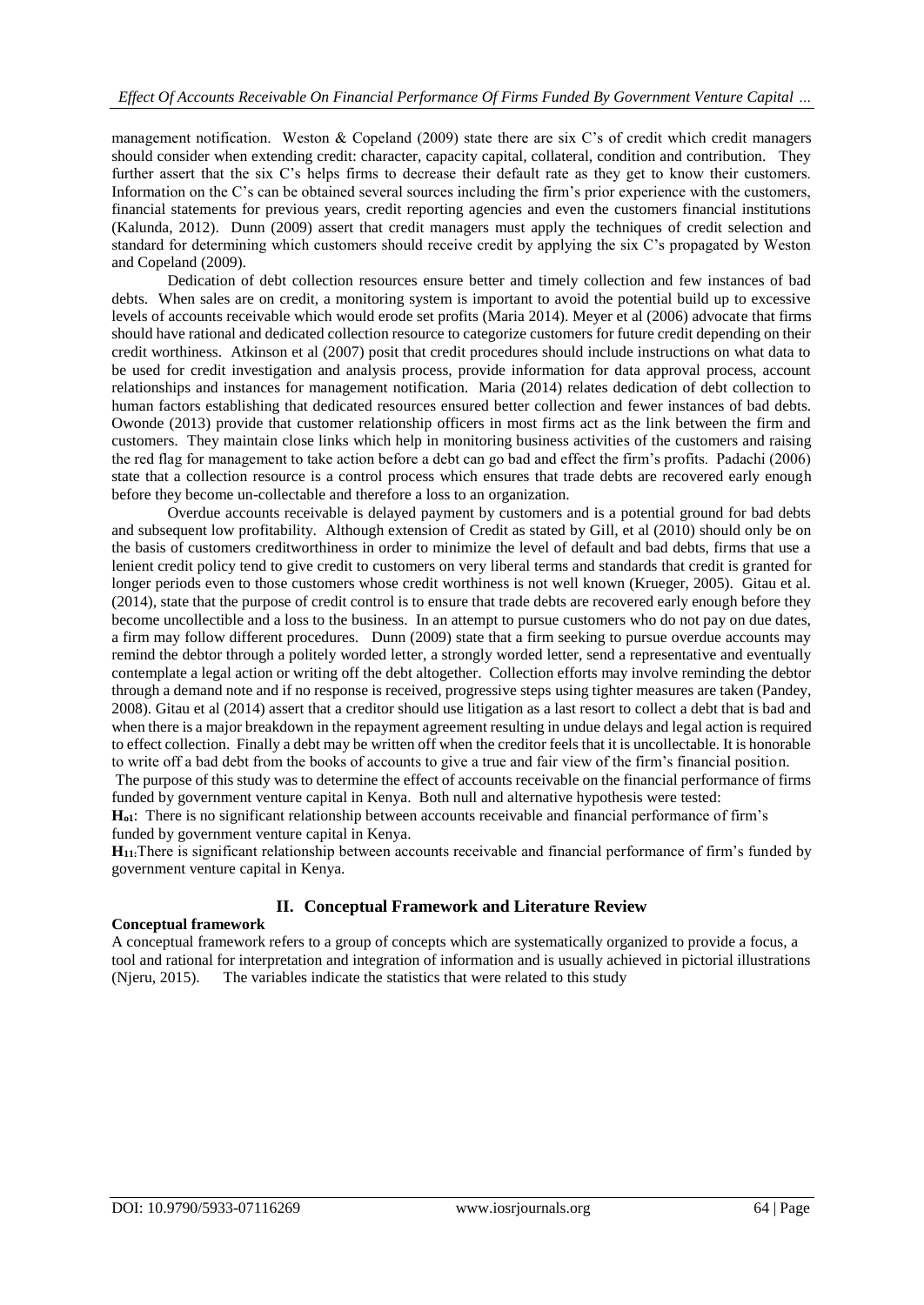

While a large number of studies examined working capital management on profitability of organization, less number directly examined the effect of cash flow management on the financial performance of an organization. Gill et al. (2010) state that managers can create profits for their firms if they maintain accounts receivables at optimal levels. Padachi (2006) in his study on relationship between working capital management and corporate profitability investigated a sample of 58 manufacturing firms, using panel data analysis for the period 1998-2003, using key variables of accounts receivable, inventories turnover, accounts payable days and cash conversion cycle, the regression result indicated that high investment in accounts receivable and inventories was associated with lower profitability. Lazaridis and Tryfonidis (2006) investigated the relationship between corporate profitability and working capital management using listed companies on the Athens Stock Exchange. They discovered a statistically significant relationship existed between profitability and the cash conversion cycle and concluded that business create profits for their companies by handling correctly and keeping each component of the cash conversion cycle (accounts receivable, accounts payable and inventory) to an optimal level. Deloof (2003) as cited by (Abuzayed, 2012) in his study of 1009 large Belgian non-financial firms for the period 1992- 1996 found that the way working capital is managed had a significant impact on the profitability of businesses. Deloof (2003) study used accounts receivable, accounts payable, inventories and the cash conversion cycle as a comprehensive measure of working capital management and found a significant negative relation between operating income and the number of days accounts receivable, inventories and accounts payable. Deloof (2003) based on the study findings recommended that managers can increase corporate profitability by reducing the number of days accounts receivable and inventories turnover. The credit risk theory state that investors risk of loss, financial or otherwise, arise from a borrower who does not pay his or her dues as agreed in the contractual terms. Accounts receivable are credit in the provision of goods or services to a person or entity on agreed terms and conditions where payments are to be made later with or without interest. When the debtor does not pay on due date, the lender is exposed to credit risk which may in turn lead to default and bad debts (Nyunja, 2011). Mathuva (2009) examined the influence of working capital management components on corporate profitability by using a sample of 30 listed firms on the Nairobi Stock Exchange for the period 1993-2008. The findings of the study were that there exists a highly significant negative relationship between the time it takes for firms to collect cash from their customers and a highly significant positive relationship between the period taken to convert inventories into sales. Falope and Ajilore (2009) study using a sample of 50 Nigerian quoted non-financial firms for the period 1996-2005 found a significant negative relationship between net operating profitability and the average collection period, inventory turnover days, average payment period and cash conversion cycle. Falope and Ajilore (2009) findings were supported by the study by Raheman and Nasr (2007) on the effect of variables of working capital management on the net profitability of Pakistan firms listed on Karachi Stock Exchange for the period 1999-2004. The study by Baveld (2012) on 37 large firms in the Netherlands during the non-crisis period of 2004 to 2006 and during the financial crisis of 2008 to 2009 found a significant negative relation of accounts receivable on profitability, Gill et al (2010) study of 88 American firms listed on New York Exchange for the period 2005 to 2007 found a significant negative relation on accounts receivables and profitability, Laziridis and Tryfonidis (2006) study on 131 companies listed in the Athens Stock Exchange for the period 2001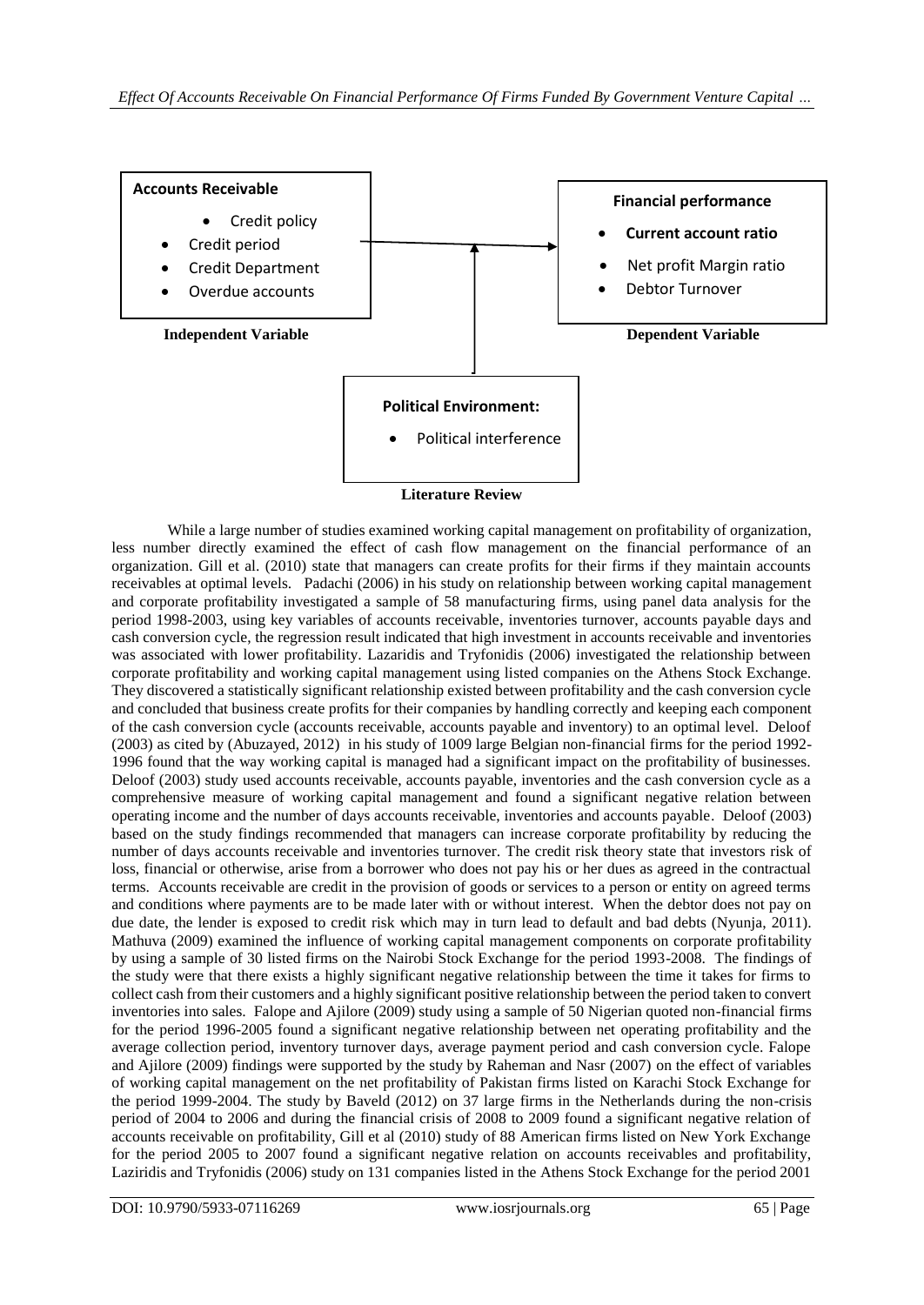– 2004 found a significant negative relation on accounts receivables on profitability, Garcia-Teruel and Martinez-Solano (2007) study on 8,872 Spanish SME's for the period 1996 to 2002 found a negative relation on accounts receivable on profitability, Mathuva (2010) study of 30 firms listed in the Nairobi stock Exchange for the period 1993 to 2008 found a negative relation on accounts receivable on profitability. Contradicting evidence is found in this study and the study by Sharma and Kumar (2011) on 263 non-financial BSE 500 firms listed at the Bombay Stock Exchange from 2000 to 2008 which found a significant positive relation of accounts receivable on profitability.

#### **III. Methodology**

The study used descriptive research design to establish the relationship between accounts receivables and financial performance. A census was used and all the 24 firms funded by government venture capital in Kenya through ICDC were studied. A structured questionnaire was used to collect data. Data was analyzed by use of the SPSS program. For reliability purposes of the tool, a reliability test was done. A Cronbach' alpha of 0.75 was established which was more than the 0.7 threshold advocated by Nunnaly and Berstein (1994). Factor analysis was done to ensure that all questions were relevant and made sense, a load of 0.4 was used as a benchmark. All the questions had a factor load of between 0.67 and 0.427. Descriptive analysis showed the percentages, means and standard deviation of different items in the study while quantitative analysis showed the Pearson correlation, ANOVA and regression analysis. Pearson correlation showed the degree of association between accounts receivable and financial performance.

### **IV. Analysis of Results**

| <b>Table 1: Rate of Response</b> |             |            |
|----------------------------------|-------------|------------|
|                                  | Respondents | Percentage |
| Returned                         | 51          | 71.9       |
| Not returned                     | 20          | 28.1       |
| Total distributed                |             | 100        |

Table 1 shows that 71 questionnaires were administered to the Finance officers, operation officers and human resource officers of firms funded by government venture capital in Kenya. 51 questionnaires were returned which represented 71.9%. 20 questionnaires, representing 28.1% of the total number of questionnaires were not returned.

#### **Table 2: Whether The Firm Has A Credit Policy**

|                                              | Yes   | No.  |
|----------------------------------------------|-------|------|
| Does the firm have a credit policy in place? | 97.9% | 2.1% |

Table 2 shows that 97.9% of the respondents indicated yes to the question whether their firms had a credit policy in place, while only 2.1% of the respondents indicated no. Majority of the respondents were of the opinion that a credit policy has an influence on the financial performance of a firm

|                    | <b>Table 3: Review of Credit polity</b> |                    |  |
|--------------------|-----------------------------------------|--------------------|--|
|                    | Percentage $(\% )$                      | No. of Respondents |  |
| Monthly            | 3.9                                     |                    |  |
| Quarterly          | 47                                      | 24                 |  |
| <b>Half Yearly</b> | 19.6                                    | 10                 |  |
| Yearly             | 29.5                                    | 15                 |  |
| Total              | 100                                     |                    |  |

Table 3 shows that 3.9% of the respondents indicated that that their firms reviewed their credit policy monthly, 47% indicated quarterly, 19.6% indicated half yearly while 29.5% indicated yearly. Majority of the firms acknowledged that the competitive nature of the business environment required them to adjust their strategies and policies frequently for survival and better financial performance.

#### **Table 4: Credit to customers**

|                                         | Yes   | No.  |
|-----------------------------------------|-------|------|
| Does the firm give credit to customers? | 93.3% | 6.7% |

Table 4 shows that 93.3% of the respondents indicated yes to the question whether their firm gave credit to their customers while only 6.7% indicated no. The study findings support credit extension by stating that credit period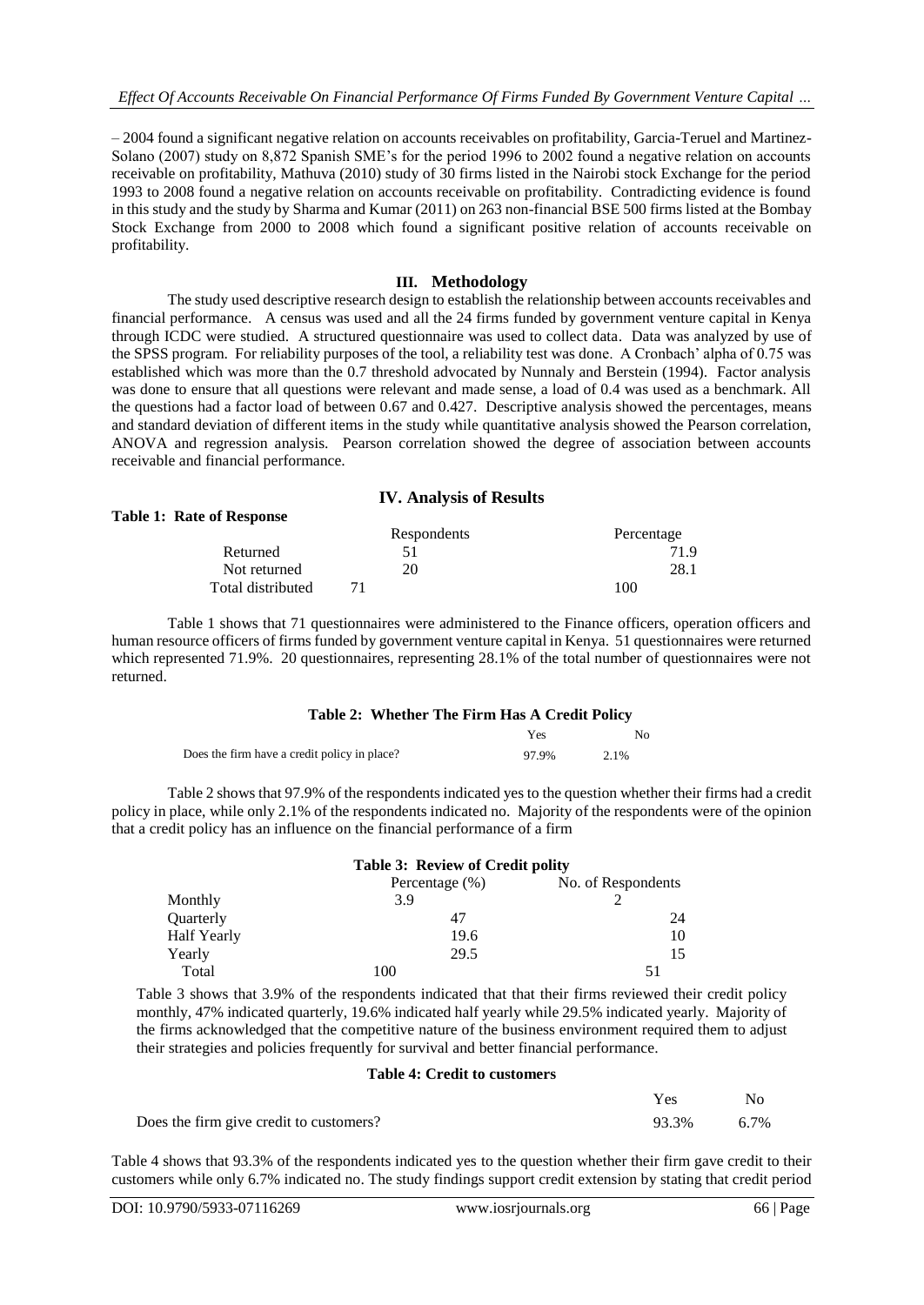whether from suppliers or granted to customers in most cases have a positive impact on profitability since the firms are able to maximize sales and profits.

|              | Table 5: Credit period given to customers |                                  |  |  |  |
|--------------|-------------------------------------------|----------------------------------|--|--|--|
|              |                                           | Percentage (%) No of respondents |  |  |  |
| 7 days       | 11.8                                      |                                  |  |  |  |
| 21 days      | 13.7                                      |                                  |  |  |  |
| 30 days      | 35.3                                      | 18                               |  |  |  |
| Over 31 days | 39.2                                      | 20                               |  |  |  |

Table 5 shows that 11.8% of the respondents indicated 7 days as the period their firms gave credit to its customers, while 13.7% indicated 21 day, 35.3% indicated 30 days while 39.2% indicated over 31 days. The findings imply that majority of the firms extended long credit period to have larger sales which would result in higher profitability.

#### **Table 6: The firm has a credit department**

|       | Frequency | Percent $(\%)$ |       | Valid Percent (%) Cumulative Percent (%) |
|-------|-----------|----------------|-------|------------------------------------------|
| Yes   | 46        | 90.2           | 90.2  | 90.2                                     |
| No    |           | 9.8            | 9.8   | 100.0                                    |
| Total | 51        | 100.0          | 100.0 |                                          |

Table 6 shows that 46 of the respondents (90.2%) said yes to the statement that the firms has a credit department while only 5 ((9.8%) said no. This means that majority of the firms funded by government venture fund in Kenya have a credit department.

|       | Frequency | Percent $(\%)$ | Valid Percent (%) | Cumulative Percent (%) |
|-------|-----------|----------------|-------------------|------------------------|
| Yes   | 32        | 62.7           | 62.7              | 62.7                   |
| No    | 19        | 37.3           | 37.3              | 37.3                   |
| Total | 51        | 100.0          | 100.0             | 100.0                  |

#### **Table 7: the firm has a dedicated Debt Collection Resource**

Table 7 shows that 62.7% of the respondents agreed to the statement that their firm had a dedicated debt collection resource while 37.3% said their firm did not have a dedicated debt collection resource.

|                                    |                 |                 | Table 8: How the HFm deals with overdue accounts |                                   |
|------------------------------------|-----------------|-----------------|--------------------------------------------------|-----------------------------------|
| Sue the customer for recovery      | Frequency<br>23 | Percent<br>45.1 | Valid Percent<br>45.1                            | <b>Cumulative Percent</b><br>45.1 |
| Write-off                          | 14              | 27.5            | 27.5                                             | 72.6                              |
| Engage auctioneers to recover debt | 11              | 21.6            | 21.6                                             | 94.2                              |
| Other                              |                 | 5.8             | 5.8                                              | 100.0                             |
| Total                              |                 | 100.0           | 100.0                                            |                                   |

## **Table 8: How the firm deals with overdue accounts**

Table 8 shows that 45.1% or 23 of the respondents rated customer suing as the most prevalent action taken by their firms on overdue accounts, 27.5% indicated write-off, 21.6% indicated engage auctioneers while 5.8% indicated other. Studies by Jack and Mathew (1994) cited by Duru (2014) advocated for active steps to avoid the entire process by employing good efficient working capital management which tries to minimize accounts receivables as much as possible. This study established that most of the firms funded by government venture capital in Kenya extend credit to their customers. Managers should take precautions to ensure these risks are mitigated and at the same time increase their credit sales which have a positive impact on profitability.

#### **Correlation Analysis**

#### **Table 9: Correlation between Accounts Receivable and Financial Performance**

|                          |                        | Financial<br>Performance | Accounts<br>Receivable |
|--------------------------|------------------------|--------------------------|------------------------|
| Financial<br>performance | Pearson<br>Correlation |                          | .507                   |
|                          | $Sig. (2-tailed)$      |                          | .038                   |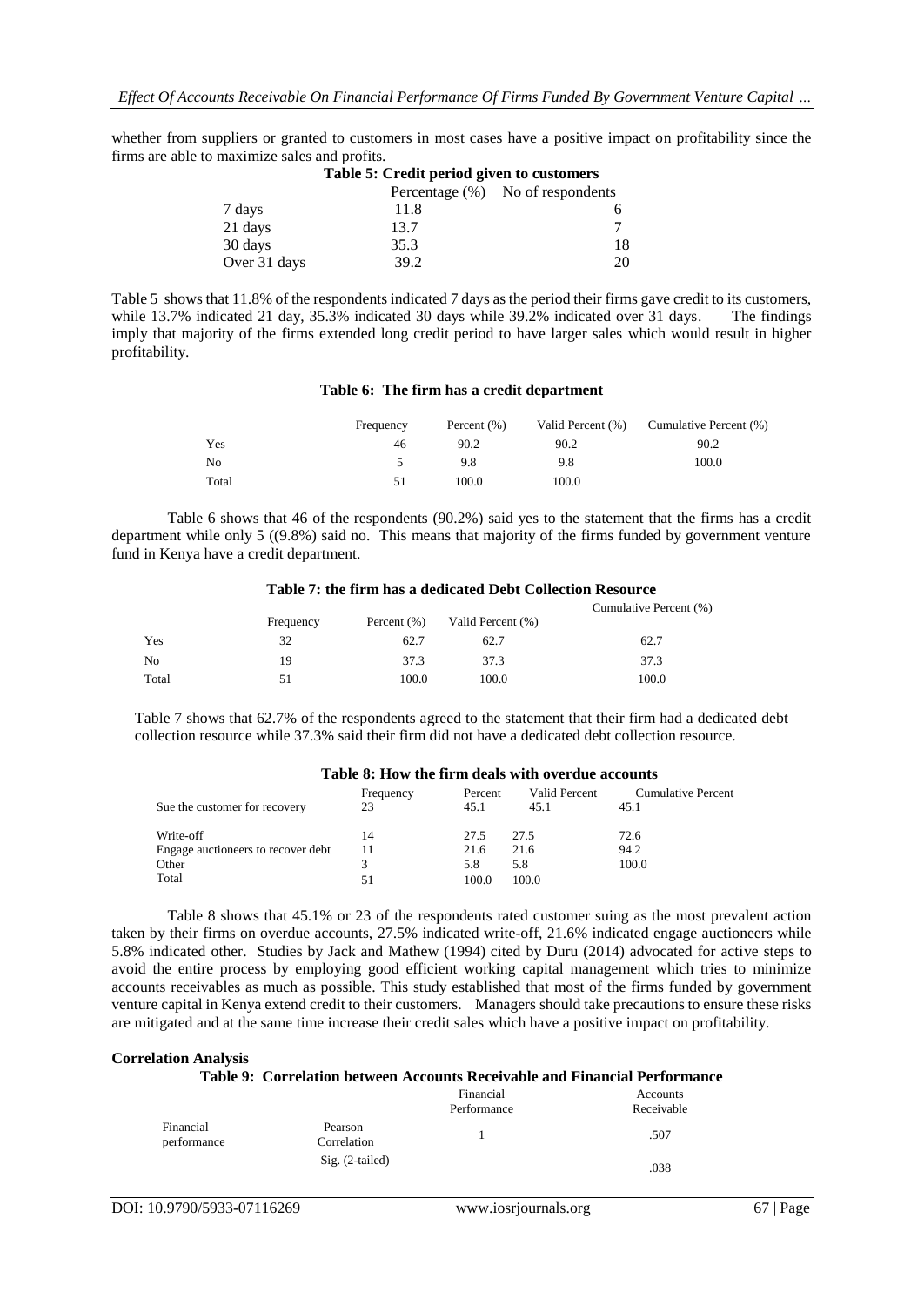|                        | N                      | 17   |  |
|------------------------|------------------------|------|--|
| Accounts<br>Receivable | Pearson<br>Correlation | .507 |  |
|                        | $Sig. (2-tailed)$      | .038 |  |

Table 9 indicates that there is a positive significant linear relationship between accounts receivable and financial performance of firms funded by government venture capital in Kenya which relationship is illustrated by correlation coefficient of 0.507 at 0.05 significant level. Previous studies by Gill (2010), Huang (2007), Mathuva (2010) established that firms that maintain accounts payable at optimal levels are able to create and maximize their profits.

#### **Regression Analysis**

| <b>Table 10: Model summary for Accounts receivables</b> |         |                                                |                            |                            |  |  |  |
|---------------------------------------------------------|---------|------------------------------------------------|----------------------------|----------------------------|--|--|--|
| Model                                                   | R       |                                                | R Square Adjusted R Square | Std. Error of the Estimate |  |  |  |
|                                                         | - 507 - | .257                                           | - 208                      | 628.49040                  |  |  |  |
|                                                         |         | a. Predictors: (Constant), Accounts Receivable |                            |                            |  |  |  |

Table 10 provides the R and  $\mathbb{R}^2$  values which represent the sample correlation.  $\mathbb{R}^2$  indicate that accounts receivable explain 25.7% of the variation in financial performance of firms funded by government venture capital in Kenya while the other 74.3% of the variation is explained by other factors.

## **Table 11: ANOVA for Accounts receivable and financial performance**

|            | Sum of squares | DF | Mean Square               | F           | Sig. |
|------------|----------------|----|---------------------------|-------------|------|
| Regression | 2053209.144    |    | 2053209.144               | $5.198$ 038 |      |
| Residual   |                |    | 5925002.765 15 395000.184 |             |      |
| Total      | 7978211.909    | 16 |                           |             |      |

Table 11, the regression model applied predicts the financial performance significantly well. An F statistic of 5.198 indicate that the model is significant and is supported by p Value of 0.038 < 0.05 meaning that the overall model is significant in the prediction of financial performance in firms funded by Government venture capital in Kenya.

#### **Table 12: Prediction of Financial Performance from Accounts Receivable**

|                     | Coefficients |            |      |       |      |
|---------------------|--------------|------------|------|-------|------|
|                     | B            | Std. Error | Beta |       | Sig. |
| (Constant)          | 635.156      | 279.630    |      | 2.271 | .038 |
| Accounts receivable | .699         | .307       | .507 | 2.280 | .038 |

For the regression line to be significant, as shown by Table 12, the following alternative hypothesis has to be true:  $H_0$  :β<sub>1</sub> = 0: H<sub>1</sub>: β<sub>1</sub>  $\neq$  0,

Therefore the null hypothesis was rejected and the study concluded that the alternative hypothesis,  $H_1 \neq 0$  which implies that accounts receivable has a significant relation on financial performance of firms funded by government venture capital in Kenya.

Table 12 show analysis of the regression model coefficients and established a positive beta co-efficient of 0.699 with a p-value  $=0.038$  and a constant of 635.156 with a p-value  $= 0.038$ . Therefore both the constant and accounts receivable contribute significant to the model. To predict financial performance from accounts receivable, the model can provide the information. The regression equation is presented as: Financial performance =  $635.156 + 0.699X_1 + \mathcal{E}$ ;

#### **V Conclusion and recommendation**

Majority of the firms funded by government venture capital in Kenya have sound accounts receivable management practices. However, there is more to be done in Kenya on the management of accounts receivables and especially in the area of management of overdue accounts as well as review and adherence to sound credit management policies. Managers can create value for their shareholders by reducing the number of days on accounts receivable to reasonable minimum Mathuva (2010). It is recommended that further studies be conducted